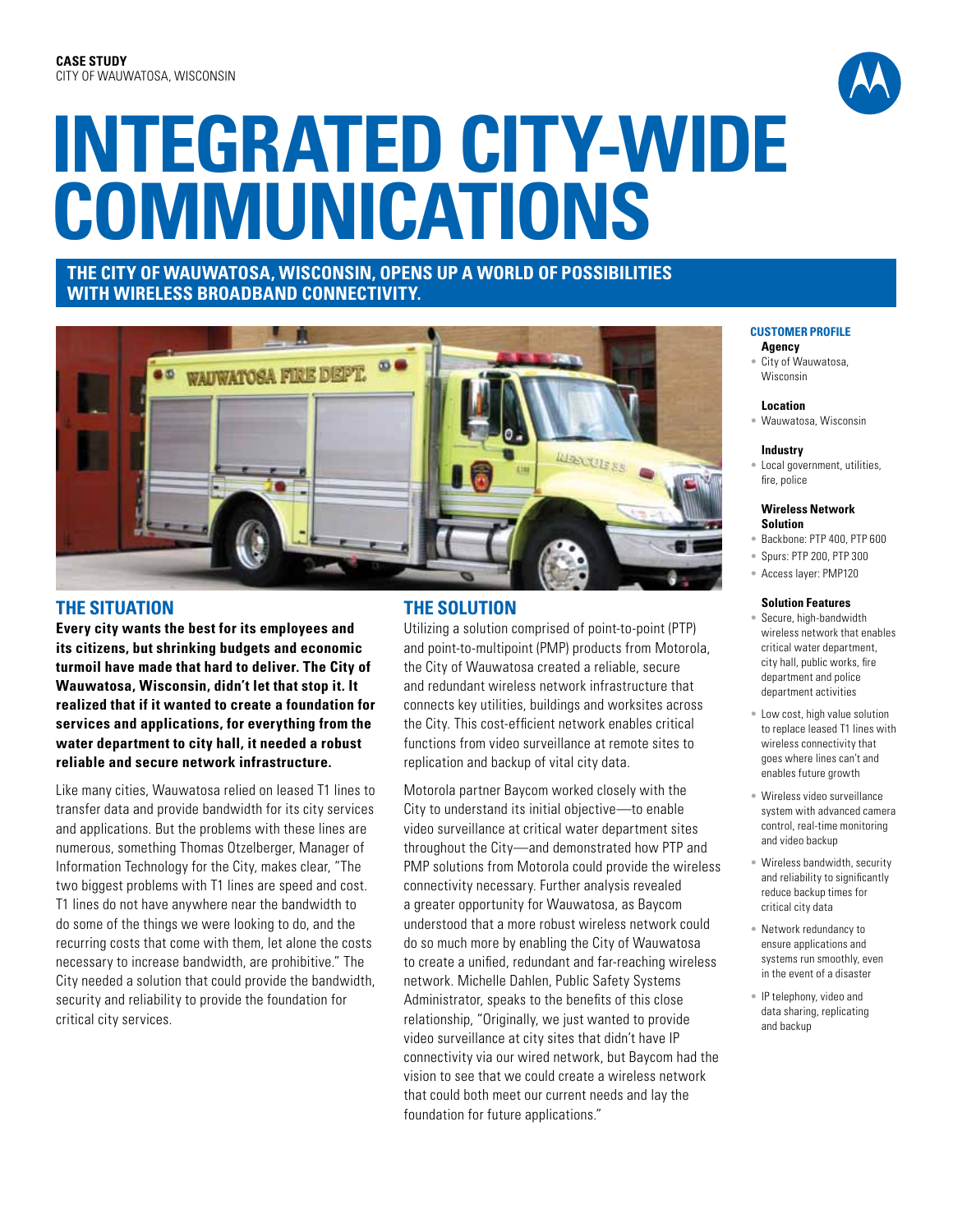# **The RESULT**

The City of Wauwatosa now has bandwidth for simultaneous data, voice and video, and the solution has provided advanced surveillance with over 40 cameras to date and centralized video monitoring and capture, cost savings and speed upgrades over the old leased T1 line infrastructure and clearer audio thanks to IP telephony services.

"When you put it all in perspective," Thomas Otzelberger says, "and think that this wireless system has mushroomed from an initial idea of wanting to capture video to what it is today—centralized video monitoring for the entire City, voice, data backup and everything else—it's really just incredible."

## **Keeping up with ever-growing data demands**

Surrounded by the river basin of the Menominee River in the western Milwaukee metropolitan region, Wauwatosa is an innovative city with 47,000 citizens. In the mid 1950s, Wauwatosa's population grew quickly, and while it still maintains its "small town" feel, the City continues to build for the future with its many parks, schools and emerging businesses. However, as city budgets shrink, data demands still continue to skyrocket due to advancing technology and a need for reliable mobile connectivity. When the City of Wauwatosa started to feel this crunch, its dependency on T1 lines was the first thing it needed to address, as the benefits of improving upon this system, along with concrete ROI, could be realized the fastest.

Otzelberger points this out, "To move ahead and do any of the kind of things we wanted to do with connectivity," he says, "we either had to go wireless or invest in burying fiber optic lines, which comes with staggering costs and long cycle times to deploy. Once we saw what kind of wireless reliability, security and bandwidth Baycom and Motorola could provide, we knew that was the answer for us."

## **Working together to provide a complete, city-wide solution**

A few years ago, the water department received a Homeland Security grant to install a video surveillance system. The fire and police departments were also interested in video capture, and realizing this common need, the City had the foresight to form a committee to ensure each department wasn't investing in overlapping solutions.

When Baycom, a Motorola-authorized channel partner, got involved, the City quickly realized that if it wanted to achieve its goals it needed to invest in a wireless

solution that could provide the kind of reliability, security and bandwidth it needed. "Early on, everyone wanted to go off in their own direction," Otzelberger says, "but we instantly recognized the potential that could be realized from an integrated Motorola wireless network."

## **Laying the foundation for a cutting-edge video surveillance system**

The first objective for the City of Wauwatosa was to improve the security of its water resources. "In this day and age, when you have various threats out there, even for towns of our size, the water utility is one area that could potentially be vulnerable," Otzelberger says. "And there was a real need to ensure the security for our systems was top of the line." The City had two options if it wanted to extend connectivity to its critical water department sites, either lay new fiber optic lines, or invest in a wireless network.

The choice for the City was an easy one, and IT invested in a Motorola wireless broadband system that leveraged the capabilities of the PMP 120, which extends 14 Mbps wireless connectivity to remote sites to stream voice, video and data. This system provides a reliable, secure and nearly instantaneous connection between a centralized hub and the surveillance systems at several water department sites, allowing video to not only be monitored in real time, but also captured, stored and backed up seamlessly. Plus, cameras were able to be placed in precisely the right location, as they were not constrained by the trenching requirements and limitations of wired technology. This surveillance, made possible by the reliable wireless connection, provided the City with the type of security it demanded to ensure water department sites, and the City's citizens, were protected.

# **"Once we saw what kind of wireless reliability, security and bandwidth Baycom and Motorola could provide, we knew that was the answer for us."**

Thomas Otzelberger, Manager of Information Technology for the City of Wauwatosa

## **Agency sharing and wireless data backup done right**

After the successful implementation of the water department surveillance system, the City began to see the potential of wireless connectivity and quickly looked to find new ways to leverage Motorola's products. "Even before our video surveillance system was installed,"



### **PRODUCT HIGHLIGHT**

#### **PMP 120**

PMP 100 series systems from Motorola provide wireless broadband connectivity voice, video and data last mile access.

With a broad array of access points and subscriber modules, these systems are capable of meeting the current and future needs of network operators.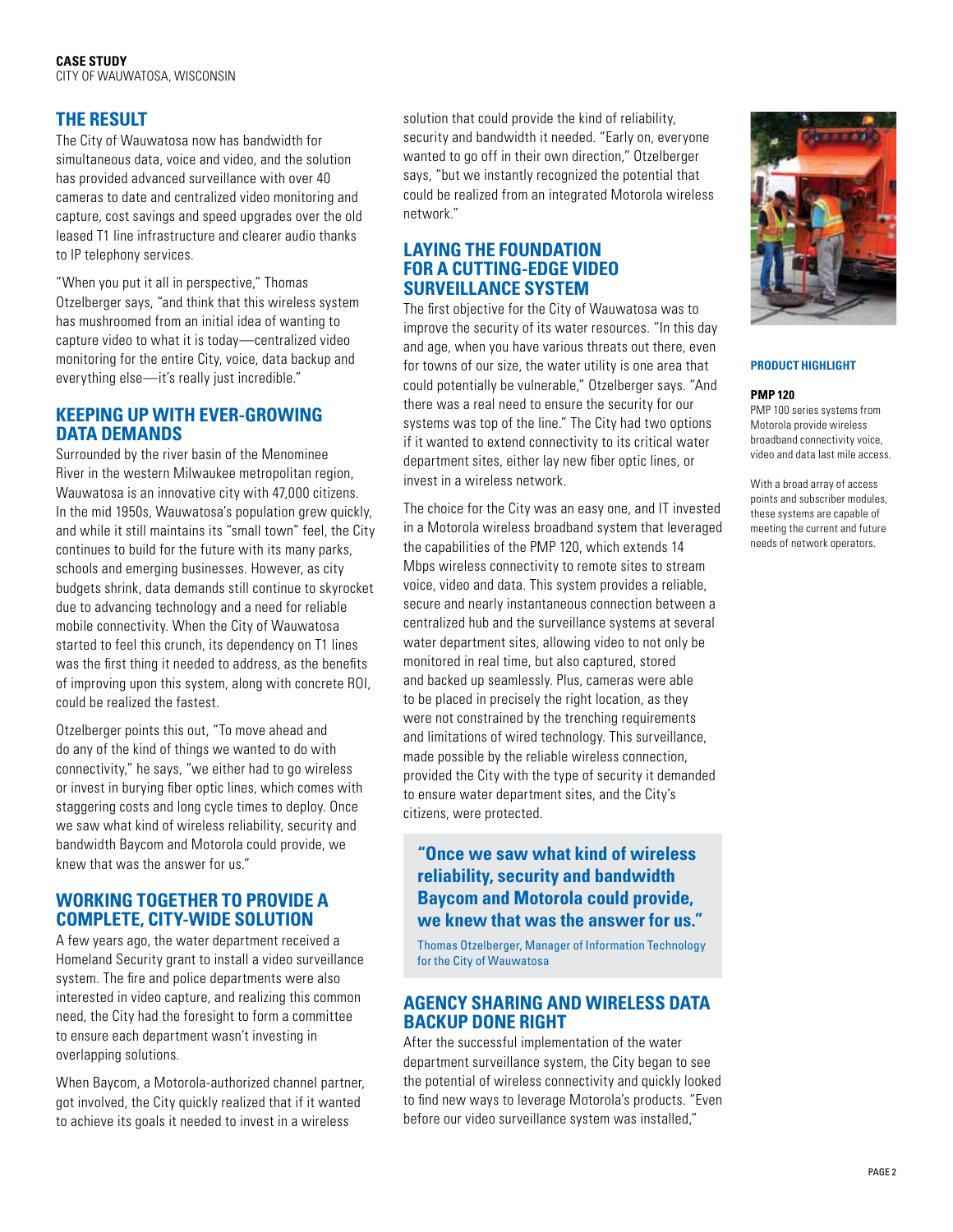

Otzelberger says, "we were collecting a wealth of vital data that needed to be recorded, backed up and stored. In order to securely and safely store it, we had couriers manually carrying tapes back and forth between city hall and the police department, a process that took a great deal of time and came with a high price tag."

With the help of Baycom and Motorola, Wauwatosa installed a high-speed wireless connection between city hall and the police department, utilizing Point-to-Point 600 series wireless Ethernet bridges to provide high-performance connectivity. Now, with this reliable and secure connection in place, the City houses two data centers, one in city hall and one in the police department, that sync every 15 minutes and provide them with a redundant storage system for their vital city data. They were also able to eliminate the costs associated with their courier service, adding even more savings for the City.

## **Police dispatch, mobile video and more**

Thanks to its network connectivity, the police department now leverages broadband for everything from dispatch to records management software. In addition to the cameras utilized by the water department, the police department also has an additional 25 cameras in place, each transmitting and capturing data. Plus, with the speed of Motorola's network, it is able to control these cameras in real time and deliver mobile video to officers in the field. Public Safety Systems Analyst Michelle Dahlen describes these benefits. "With the speed and reliability of the network," she says, "we're able to wirelessly deliver video out to the squad and control cameras with pan, tilt and zoom functions from anywhere on the network." In addition to the central monitoring center, these video feeds can also be transmitted over the network to first responders in the field, giving them

the crucial information they need right at their fingertips. On some networks, this could cause bottlenecks, but Wauwatosa has nothing but positive reviews of the Motorola system. "With all we've got going on over the network," Dahlen says, "you'd think we might not be able to control the cameras in real time, but you'd be surprised at how instantaneous it is."

# **The reliability and security to bolster disaster recovery plans**

When you've got a reliable, secure and redundant network, you can focus on department operations and issues instead of using valuable time dealing with network-related problems. "The thing I'm really excited about," Thomas Otzelberger says, "is disaster recovery. I haven't talked to a single other city that has a better disaster recovery system than we have. We could sustain the loss of one of our two data centers and recover in very short order. Our entire operating environment and all the applications would fail over to the alternate data center."

Motorola's unique technology in both PTP and PMP products is the key to this reliability, enabling carrier-class performance even in obstructed and high-interference environments. These wireless broadband systems seamlessly provide IP connectivity to existing systems, and the City of Wauwatosa's network has proved its resilience time and time again, something Otzelberger has experienced firsthand. "We had a huge blizzard last February, and I couldn't even open my garage door the snow was so deep. I came to work with my fingers crossed, and we did not have one communication problem whatsoever. It's just an incredibly reliable solution for our tough, tough weather here in Wisconsin."

**"As this project evolved, it became a great example of departments with varying interests working together toward the best interest of the City and its citizens as a whole. Because of this, each party has achieved its goals. The system has already returned the full capital investment through savings, and we've created tremendous opportunities for expansion into other service sectors."**

> – Jim Archambo, City Administrator